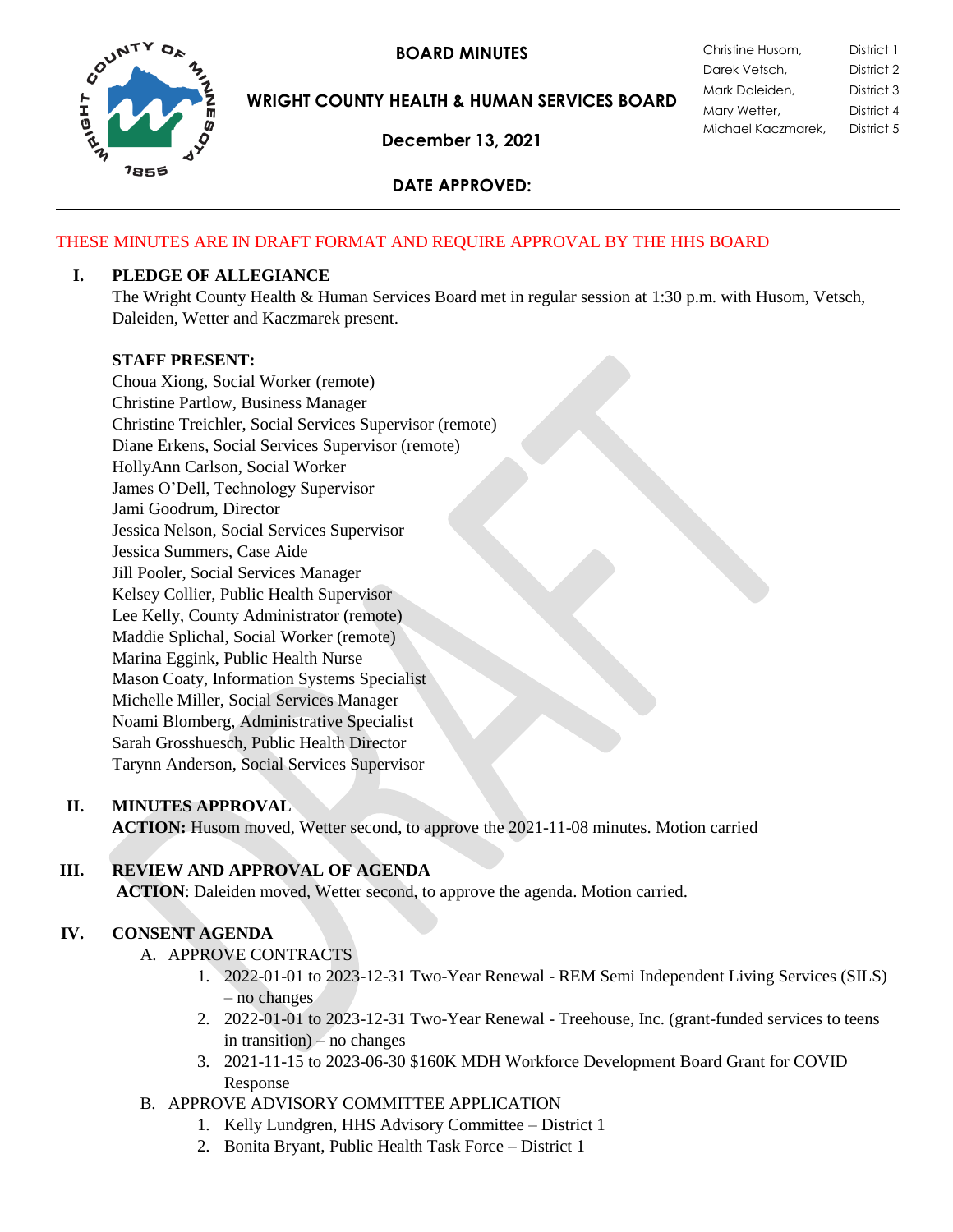- C. APPROVE HHS POLICIES & PROCEDURES
- D. APPROVE REQUEST TO CANCEL 2021-12-27 HHS BOARD MEETING **ACTION**: Daleiden moved, Husom second, to approve the consent agenda. Motion carried.

#### **V. NEW HIRE**

- A. Maddie Splichal, Social Worker, Waiver & Community Supports Team, November 15, 2021
- B. Choua Xiong, Social Worker, Waiver & Community Supports Team, November 15, 2021
- C. HollyAnn Carlson, Social Worker, Youth Services Team, November 23, 2021
- D. Andrea Buffie, Office Technician I, Office Support Team, November 29, 2021
- E. Marina Eggink, Public Health Nurse, Collaborative Health Services, November 29, 2021
- F. Jessica Summers, Case Aide, Intake & Intervention Team, December 13, 2021

#### **VI. REGULAR AGENDA**

#### **A. Social Services/Public Health/Financial Services**

1. PRESENTATION: EMPLOYEE ENGAGEMENT SURVEY (JAMI GOODRUM, CHRISTINE PARTLOW)

Out of 249 HHS staff, 191 responded to the employee engagement survey with an overall satisfaction rate of 3.5, a one-point decrease from 2020's four points – nevertheless, a three percent increase from the 2015 baseline. The job satisfaction level also took a one-point downturn at 2.83 over last year's 3.31. The Agency continues to score high on staff feeling that their work is meaningful and has impact on the community and the Agency's success. Staff also responded favorably on feeling respected by their supervisor, scoring 3.79 over last year's 3.59. Most of the responses, however, reflected a call for improvement from different areas, particularly in caseload capacity, communication and the county's position on work flexibility.

On Kaczmarek's question how HHS 'performance can be summarized, HHS Director Jami Goodrum admitted that as much as she regrets the downtrend of the survey, she accepted where the Agency sits at its current rating, acknowledging staff concerns on increased workload, flexibility and safety after coming back to in-office work setting in June this year. Goodrum also agreed that a highly engaged staff also needs improved communication from management.

HHS is the only department that conducts employee engagement survey. Kaczmarek questioned if other departments will benefit from staff survey as well.

**RECOMMENDATION**: HHS to provide a summary based on the survey comments by early 2022 for staff satisfaction and retention study

# 2. UPDATE: WAIVER CASE MANAGEMENT

#### (JILL POOLER)

To date, only 20 out of the 100 waiver cases approved by the Board in June 2021, were sent to Contracted Case Management (CCM) as the contracted providers are unable to meet caseload needs due to staffing shortages. HHS anticipates sending 25 additional cases in the next six months while continuing with the steady influx of incoming cases in-house. Many of these staffing shortages are dedicated to services that keep clients in their homes versus being placed in a facility. This impacted HHS workload, ensuing increased compensatory and overtime claims, higher telework caseload size compared to neighboring counties, increased client-worker contact, while struggling with staffing retention in a highly competitive employment environment.

HHS will continue to work with current CCM agencies but might also consider expansion for additional providers. HHS is also currently requesting additional staffing to be discussed at the January Personnel Committee.